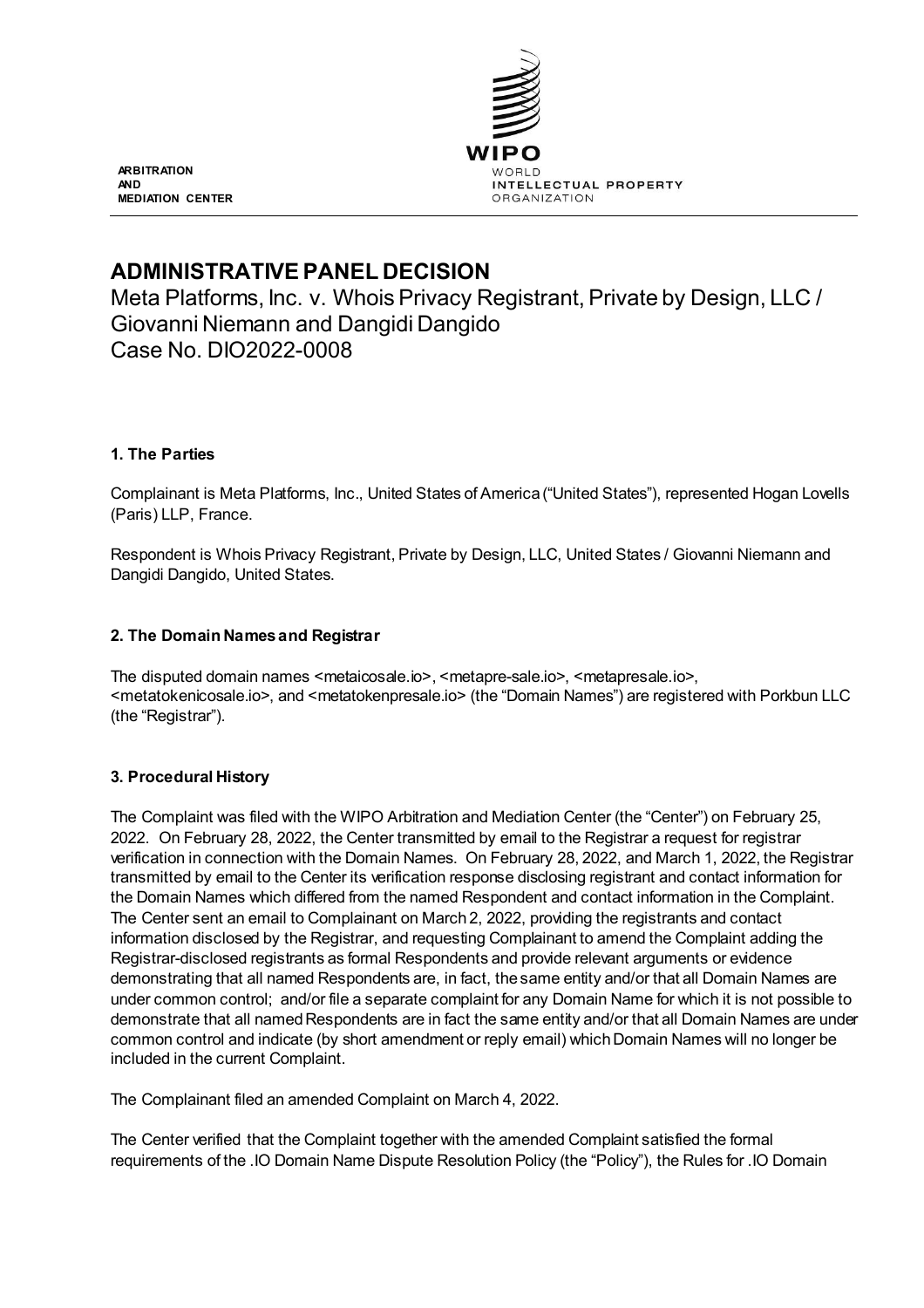Name Dispute Resolution Policy (the "Rules"), and the WIPO Supplemental Rules for .IO Domain Name Dispute Resolution Policy (the "Supplemental Rules").

In accordance with the Rules, paragraphs 2 and 4, the Center formally notified Respondent of the Complaint, and the proceedings commenced on March 7, 2022. In accordance with the Rules, paragraph 5, the due date for Response was March 27, 2022. Respondent did not submit any response. Accordingly, the Center notified Respondent's default on March 28, 2022.

The Center appointed Robert A. Badgley as the sole panelist in this matter on March 31, 2022. The Panel finds that it was properly constituted. The Panel has submitted the Statement of Acceptance and Declaration of Impartiality and Independence, as required by the Center to ensure compliance with the Rules, paragraph 7.

### **4. Factual Background**

According to Complainant:

"The Complainant, Meta Platforms, Inc., (Meta) is a United States social technology company, and operates, *inter alia*, Facebook, Instagram, Meta Quest (formerly Oculus), Novi, Portal, and WhatsApp. Meta's focus is to bring the metaverse to life and to help people connect, find communities and grow businesses. The metaverse will feel like a hybrid of today's online social experiences, sometimes expanded into three dimensions or projected into the physical world. It will let users share immersive experiences with other people even when they cannot be together — and do things together they could not do in the physical world."

Facebook and Instagram are two world-famous social media services. Since 2018, Complainant has been developing a cryptocurrency and digital wallet services. On October 28, 2021, Complainant issued a press release introducing "Meta," a "Social Technology Company". The announcement that Complainant's businesses were being consolidated under the brand META was widely reported in media throughout the world.

Complainant holds a number of trademark registrations for META, including United States Patent and Trademark Office Reg. No. 5,548,121, assigned to Complainant on October 26, 2021.

The Domain Name <metapresale.io> was registered on December 29, 2021. The other four Domain Names were registered within two weeks of the first one, with the last Domain Name being registered on January 11, 2022. None of the Domain Names currently resolves to an active website. Four of the Domain Names (all but <metapre-sale.io>) previously resolved to websites which, according to Complainant, impersonated Complainant with a view toward "engaging in a fraudulent advance-free cryptocurrency scheme". It does not appear that the Domain Name <metapre-sale.io> has ever been put to any use.

According to Complainant, all five Domain Names are under common control, such that the five Domain Names should be consolidated in a single proceeding. Complainant asserts that the following factors, among others, support its contention that the five Domain Name registrants are either one and the same person or are under common control: (1) all five list the registrant's town as "Alaska, Alabama" (a nonexistent town); (2) four of the five Domain Names (all but <metatokenpresale.io>) list "Giovanni Niemann" as the registrant; (3) four of the five Domain Names (all but <metatokenpresale.io>) list the same nonexistent (according to Google Maps) street address; (4) all five Domain Names were registered with the same registrar using a privacy service; (5) all five Domain Names were registered within a two-week period; and (6) all five Domain Names have the Top-Level Domain ".io".

None of the registrants (if, indeed, there is more than one registrant) has come forward to dispute the contention in the Complaint that the Domain Names were in fact registered by the same person and/or are under common control. The Panel agrees with Complainant that, based on the evidence presented and the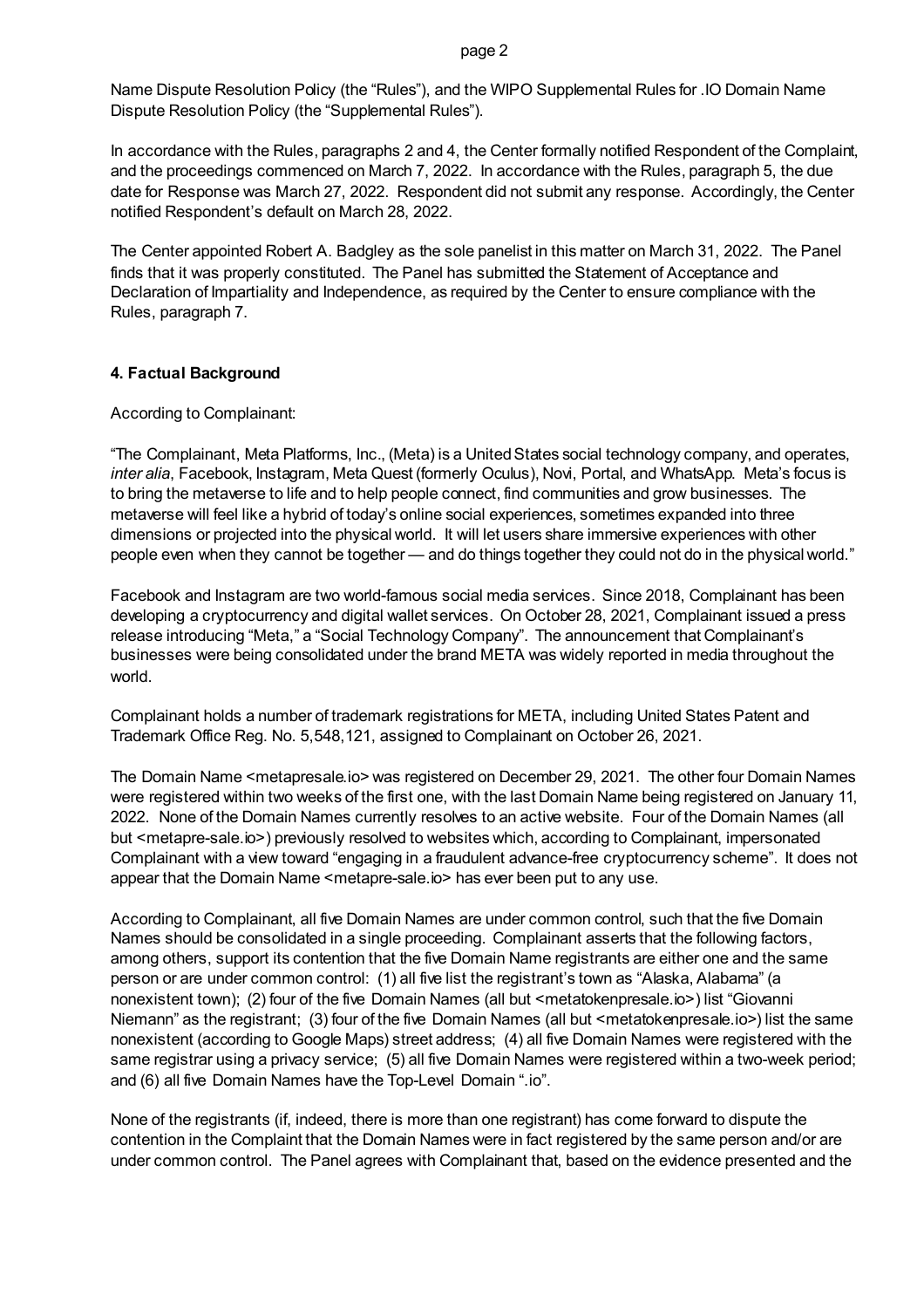page 3

lack of any denial in the record, all five Domain Names are, at a minimum, under common control. Accordingly, the Panel hereafter will refer to the five purported registrants in the singular as Respondent and will treat them as a single person.

As noted above, four of the five Domain Names used to resolve to websites impersonating Complainant. These four sites are substantively and graphically very similar, they all use Complainant's trademark liberally (including the design logo), they feature a photo of Complainant founder Mark Zuckerberg (also the founder of Facebook), and they all seek to invite investors to sign up for presale of "META Tokens" and related cryptocurrency investments.

According to Complainant, Respondent has no authorization from Complainant to use the META trademark in a Domain Name or otherwise, nor any authorization to set up websites soliciting investors to purchase "META Tokens" and similar items. According to Complainant, Respondent's websites were fraudulent. Respondent has not denied this allegation.

### **5. Parties' Contentions**

### **A. Complainant**

Complainant contends that it has established all three elements required under the Policy for a transfer of each of the Domain Names.

### **B. Respondent**

Respondent did not reply to Complainant's contentions.

## **6. Discussion and Findings**

Paragraph 4(a) of the Policy lists the three elements which Complainant must satisfy with respect to each of the Domain Names:

(i) the Domain Name is identical or confusingly similar to a trademark or service mark in which Complainant has rights; and

(ii) Respondent has no rights or legitimate interests in respect of the Domain Name; and

(iii) the Domain Name has been registered or is being used in bad faith.

As noted above, the Panel concludes that all five Domain Names are under common control, and therefore the Panel grants Complainant's request to decide all five Domain Names in a single proceeding.

### **A. Identical or Confusingly Similar**

The Panel concludes that Complainant has rights in the trademark META through registration and use demonstrated in the record.

The Panel also concludes that each of the Domain Names is confusingly similar to the META mark. Each Domain Name entirely incorporates the META trademark, and the additional words ("sale," "presale," and the like) do not overcome the fact that META is clearly recognizable within each Domain Name.

Complainant has established Policy paragraph 4(a)(i).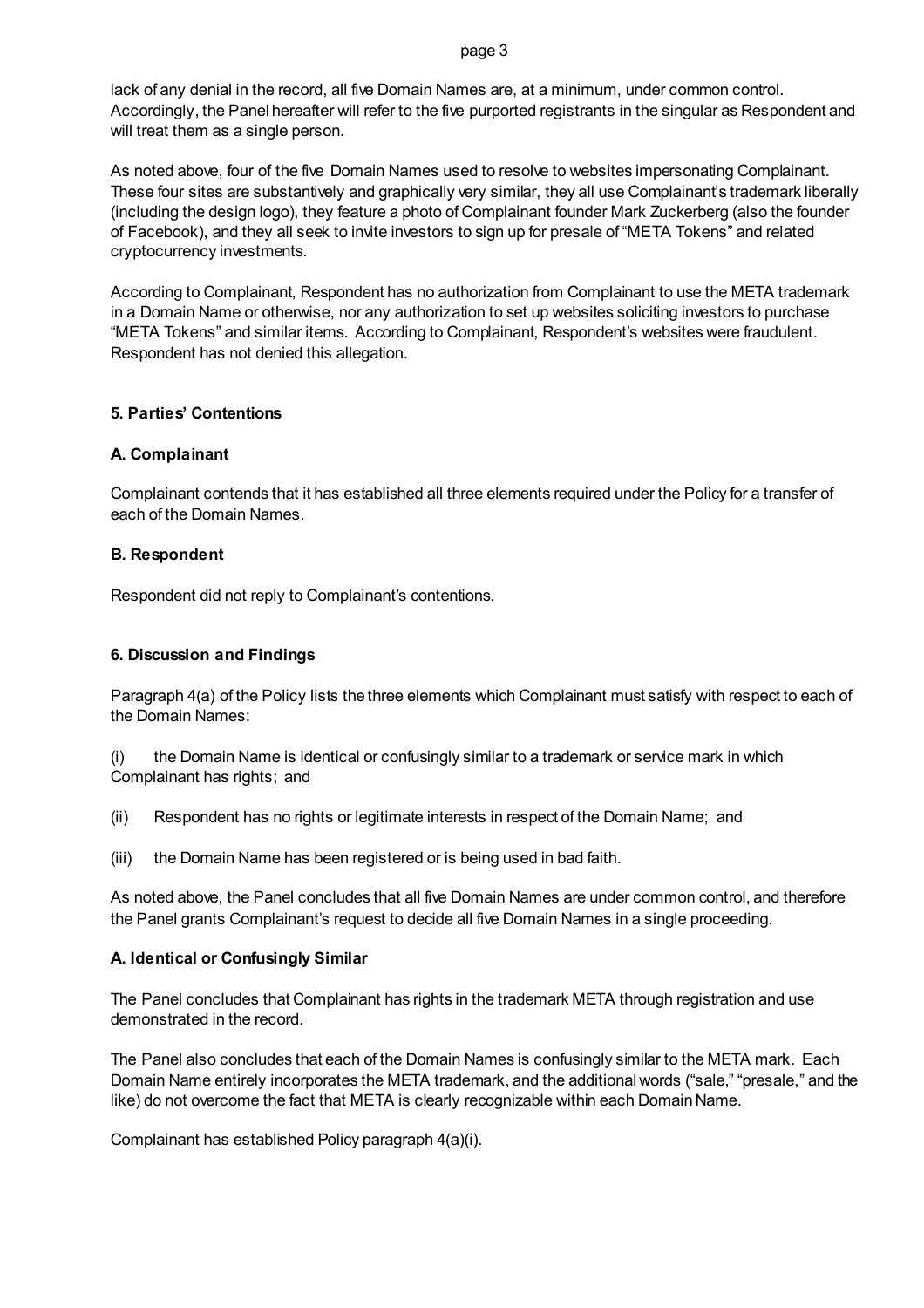#### page 4

### **B. Rights or Legitimate Interests**

For each of the Domain Names, pursuant to paragraph 4(c) of the Policy, Respondent may establish its rights or legitimate interests in the Domain Name, among other circumstances, by showing any of the following elements:

(i) before any notice to you [Respondent] of the dispute, your use of, or demonstrable preparations to use, the Domain Name or a name corresponding to the Domain Name in connection with a *bona fide* offering of goods or services; or

(ii) you [Respondent] (as an individual, business, or other organization) have been commonly known by the Domain Name, even if you have acquired no trademark or service mark rights; or

(iii) you [Respondent] are making a legitimate noncommercial or fair use of the Domain Name, without intent for commercial gain to misleadingly divert consumers or to tarnish the trademark or service mark at issue.

With respect to four of the five Domain Names, Complainant has plausibly alleged, and supported with evidence, that Respondent targeted Complainant's META trademark to set up websites impersonating Complainant for the purpose of engaging in a fraudulent cryptocurrency scheme. Respondent has not come forward to deny these plausible and serious allegations. Respondent's conduct is clearly illegitimate. One of the Domain Names has never been put to any use. The Domain Names currently do not resolve to an active website.

The Panel concludes that Respondent lacks rights or legitimate interests in respect of the Domain Names.

The Panel concludes that Complainant has established Policy paragraph 4(a)(ii).

# **C. Registered or Used in Bad Faith**

For each of the Domain Names, paragraph 4(b) of the Policy provides that the following circumstances, "in particular but without limitation," are evidence of the registration or use of the Domain Name in "bad faith":

(i) circumstances indicating that Respondent has registered or has acquired the Domain Name primarily for the purpose of selling, renting, or otherwise transferring the Domain Name registration to Complainant who is the owner of the trademark or service mark or to a competitor of that Complainant, for valuable consideration in excess of its documented out of pocket costs directly related to the Domain Name; or

(ii) that Respondent has registered the Domain Name in order to prevent the owner of the trademark or service mark from reflecting the mark in a corresponding domain name, provided that Respondent has engaged in a pattern of such conduct; or

(iii) that Respondent has registered the Domain Name primarily for the purpose of disrupting the business of a competitor; or

(iv) that by using the Domain Name, Respondent has intentionally attempted to attract, for commercial gain, Internet users to Respondent's website or other online location, by creating a likelihood of confusion with Complainant's mark as to the source, sponsorship, affiliation, or endorsement of Respondent's website or location or of a product or service on Respondent's website or location.

The Panel concludes that Respondent has registered or used each of the Domain Names in bad faith. As noted above, the Panel finds that Respondent clearly targeted Complainant and its META trademark, with a view toward duping Internet users for commercial gain. This misconduct runs afoul of the above-quoted Policy paragraph 4(b)(iv). The fact that one of the Domain Names has never been put to any use and that the Domain Names currently do not resolve to any active website does not prevent a finding of bad faith.

Complainant has established Policy paragraph 4(a)(iii).